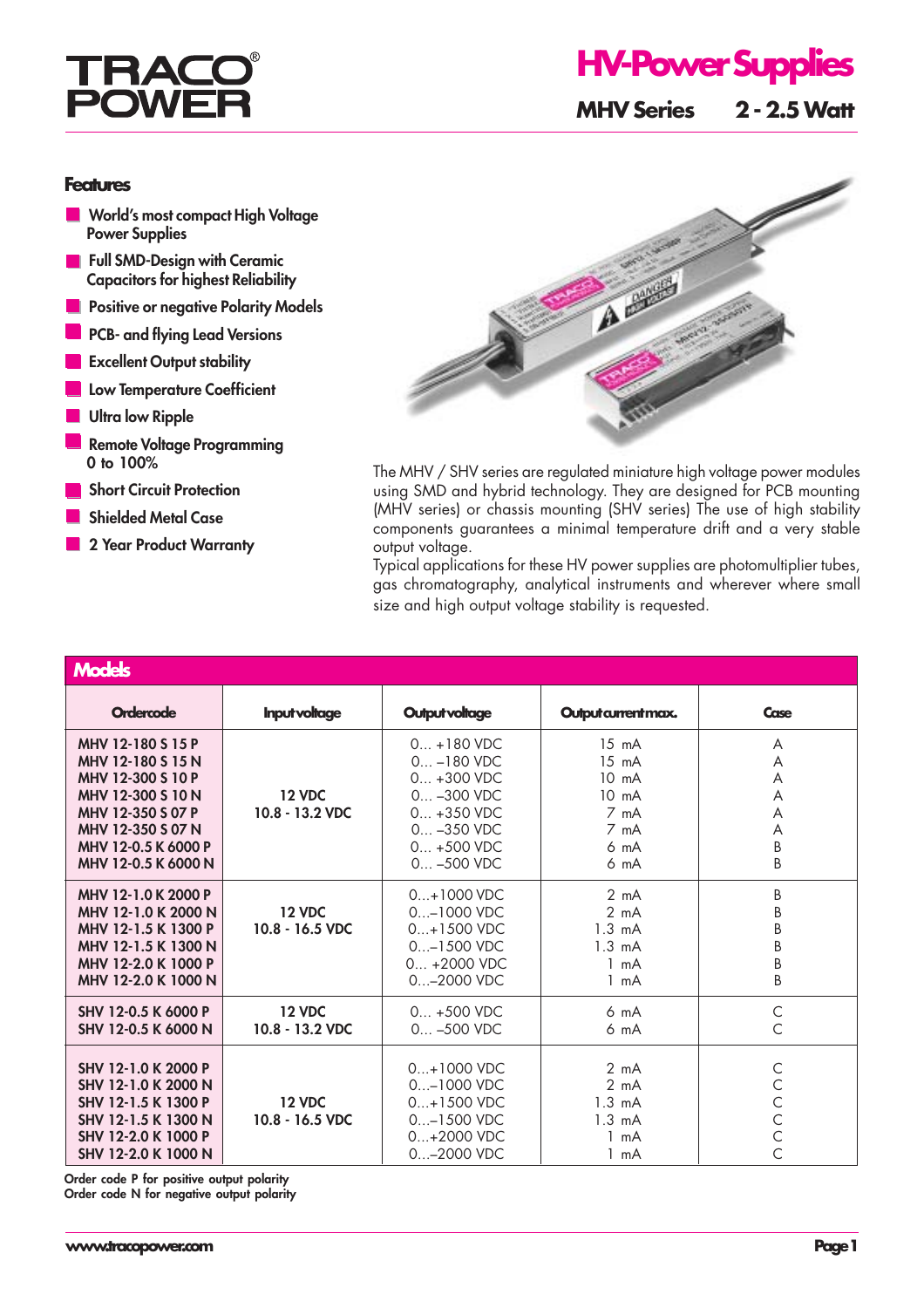

| <b>Input Specifications</b>                                                                                   |                                                                          |                                                                 |  |
|---------------------------------------------------------------------------------------------------------------|--------------------------------------------------------------------------|-----------------------------------------------------------------|--|
| Input voltage                                                                                                 | 180, 300, 350 & 500 Vout models<br>other Vout models                     | $+10.8$ VDC to $+13.2$ VDC<br>+10.8VDC to +16.5 VDC             |  |
| Reverse voltage protection                                                                                    |                                                                          | none                                                            |  |
| Conducted noise (input)                                                                                       |                                                                          | internal filter                                                 |  |
| <b>Output Specifications</b>                                                                                  |                                                                          |                                                                 |  |
| Voltage accuracy                                                                                              |                                                                          | ± 5%                                                            |  |
| Voltage adjustement range<br>(adjustable with external voltage 0 to +4 VDC or with 5 kOhm varaiable resistor) |                                                                          | $0 - 100%$                                                      |  |
| Remote ON / OFF control (not for 180, 300, 350 Vout models)                                                   |                                                                          | $ON = pin 2 to pin 5 open$<br>OFF = $pin 2$ to $pin 5$ short    |  |
| Regulation                                                                                                    | - Input variation Vin min. to Vin max.<br>$-$ Load variation $0 - 100$ % | $± 0.03 %$ max.<br>$± 0.08 %$ max.                              |  |
| Ripple and noise                                                                                              | 180, 300 & 350 Vout models                                               | 30 mVpk-pk typ.                                                 |  |
| (20 MHz Bandwidth) 500 Vout models                                                                            | 1.0, 1.5 & 2.0 kVout models                                              | 10 mVpk-pk typ.<br>8 mVpk-pk typ.                               |  |
| Temperature coefficient                                                                                       |                                                                          | $± 0.01 %$ /°C                                                  |  |
| Stability                                                                                                     |                                                                          | 0.05% 8h after warm-up time                                     |  |
| <b>Current limitation</b>                                                                                     |                                                                          | 105% of lout max., fold back                                    |  |
| Short circuit protection                                                                                      |                                                                          | indefinite                                                      |  |
| <b>General Specifications</b>                                                                                 |                                                                          |                                                                 |  |
| <b>Temperature ranges</b> $-\text{Operating}$                                                                 | - Case temperature<br>– Storage                                          | $-10 °C  + 60 °C$<br>$+95$ °C max.<br>$-25$ °C  + 85 °C         |  |
| Derating above 50°C                                                                                           |                                                                          | $4\%$ /°C                                                       |  |
| Humidity (non condensing)                                                                                     |                                                                          | 95 % rel H max.                                                 |  |
| Efficiency                                                                                                    |                                                                          | $60 - 65%$                                                      |  |
| Reliability, calculated MTBF (MIL-HDBK-217D)                                                                  |                                                                          | $>300'000 h@ + 25°C$                                            |  |
| Isolation voltage                                                                                             | Input/Output                                                             | none                                                            |  |
| Vibration                                                                                                     |                                                                          |                                                                 |  |
|                                                                                                               |                                                                          | 5-100 Hz amplitude 10 mm pk-pk<br>$10 - 55$ Hz acceleration 2 G |  |
| Shock                                                                                                         |                                                                          | acceletration 20 G max. time 11 ms                              |  |
| <b>Physical Specifications</b>                                                                                |                                                                          |                                                                 |  |
| Case material                                                                                                 |                                                                          | steel chrom-nickel plated                                       |  |
| Weight                                                                                                        | MHV models case A<br>MHV models case B<br>SHV models                     | 47 g (1.66 oz)<br>65 g (2.29 oz)<br>98 g (3.46 oz)              |  |

All specifications valid at nominal input voltage, full load and +25°C after warm-up time unless otherwise stated.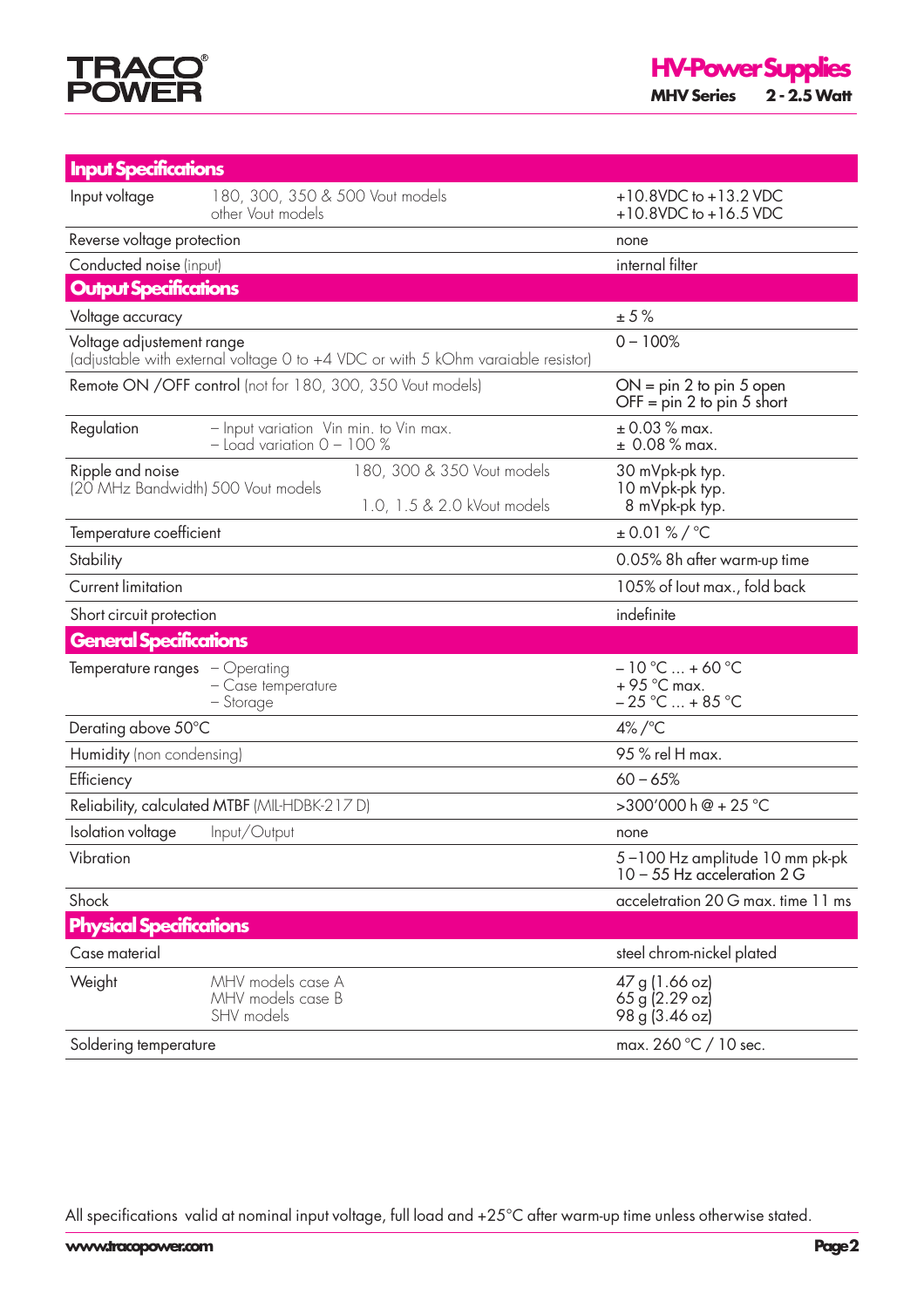

## **Connection Diagram**

Connection for remote control by variable resistor



Connection for remote voltage control